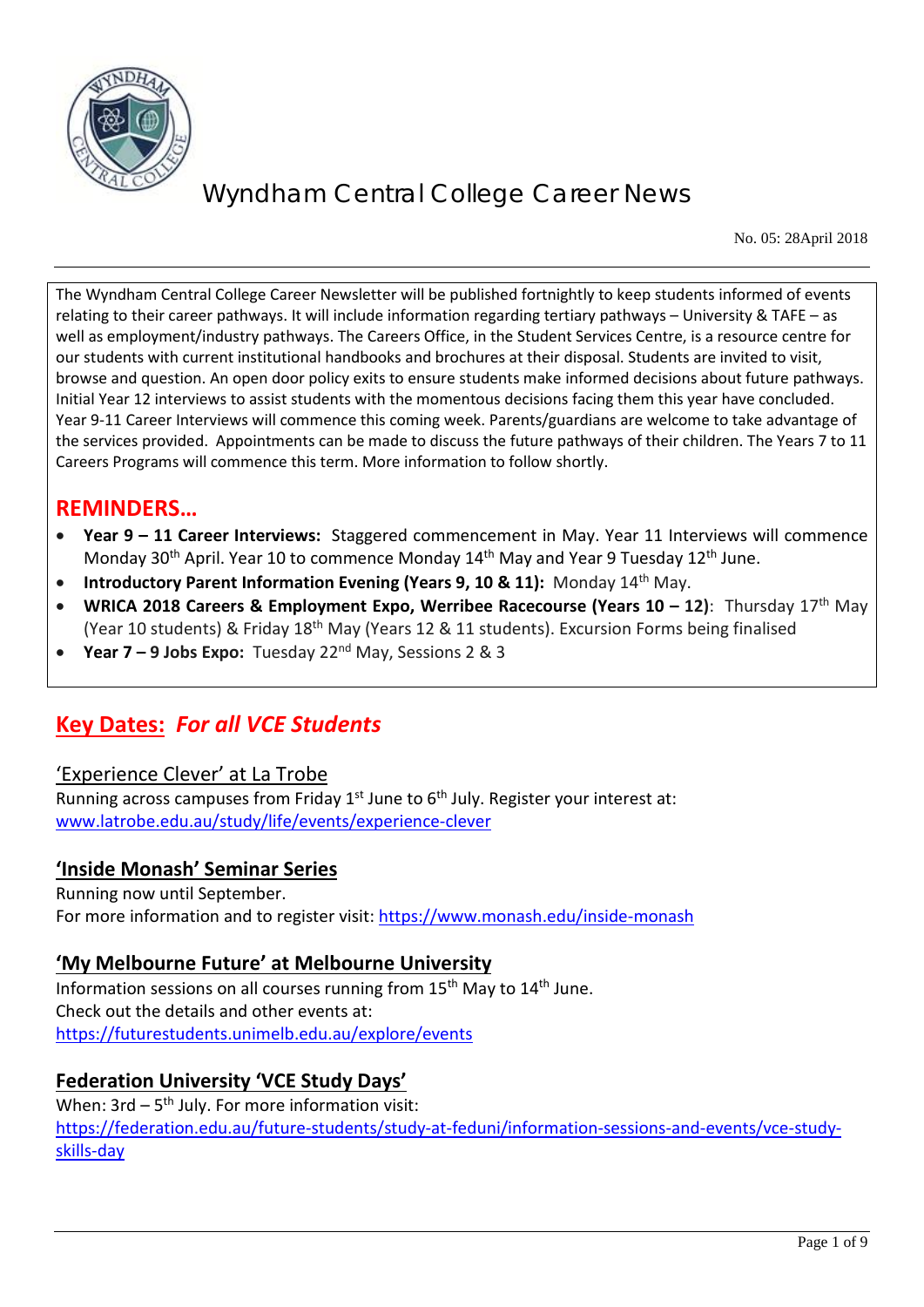

No. 05: 28April 2018

#### **Australian College of Nursing: Nursing & Health Expo**

Saturday 28th April! Admission is free! Visit:<https://www.acn.edu.au/events>

## **Key Dates:** *For all Students*

#### **'A Day in the Life' career exploration days at Box Hill Institute**

For further information visit: [https://www.eventbrite.com.au/e/a-day-in-the-life-of-a-creative-artist](https://www.eventbrite.com.au/e/a-day-in-the-life-of-a-creative-artist-tickets-44005271953)[tickets-44005271953](https://www.eventbrite.com.au/e/a-day-in-the-life-of-a-creative-artist-tickets-44005271953)

#### **'Trade Taster Day' at Melbourne Polytechnic**

You have 3 days to register! When: 10th May at the Heidelberg Campus. Visit: <https://www.melbournepolytechnic.edu.au/career-practitioners/trade-taster-day/>

#### **Explore Careers Fair – Melbourne**

When: Friday 18<sup>th</sup> May. Why not engage directly with representatives from Australia's leading organisations. For more information, visit: [https://www.eventbrite.com.au/e/explore-careers-fair-melbourne-tickets-](https://www.eventbrite.com.au/e/explore-careers-fair-melbourne-tickets-39861020385)[39861020385](https://www.eventbrite.com.au/e/explore-careers-fair-melbourne-tickets-39861020385)

#### **Student Exchange Info Sessions**

VICTORIA: Hampton 12th, 19th May, Hawthorn 23rd May, Northcote 2nd May. Visit: [www.wep.org.au](http://www.wep.org.au/) for more information.

## **Reminders:** *For all VCE Students*

#### **VCE & Careers Expo**

When: Thursday 3rd to Sunday 6th May. For more information visit: [www.vceandcareers.com.au](http://www.vceandcareers.com.au/)

#### **Melbourne Career Expo**

When: Friday 20<sup>th</sup> to Sunday 22<sup>nd</sup> July For further details, visit:<http://www.careerexpo.com.au/attend/event-details>

### **Community Achiever Program (CAP) at ACU**

Applications for 2019 will open Tuesday 1st May and close 31<sup>st</sup> July. [http://www.acu.edu.au/study\\_at\\_acu/pathways\\_and\\_entry\\_schemes/year\\_12\\_student\\_entry/early\\_entry](http://www.acu.edu.au/study_at_acu/pathways_and_entry_schemes/year_12_student_entry/early_entry)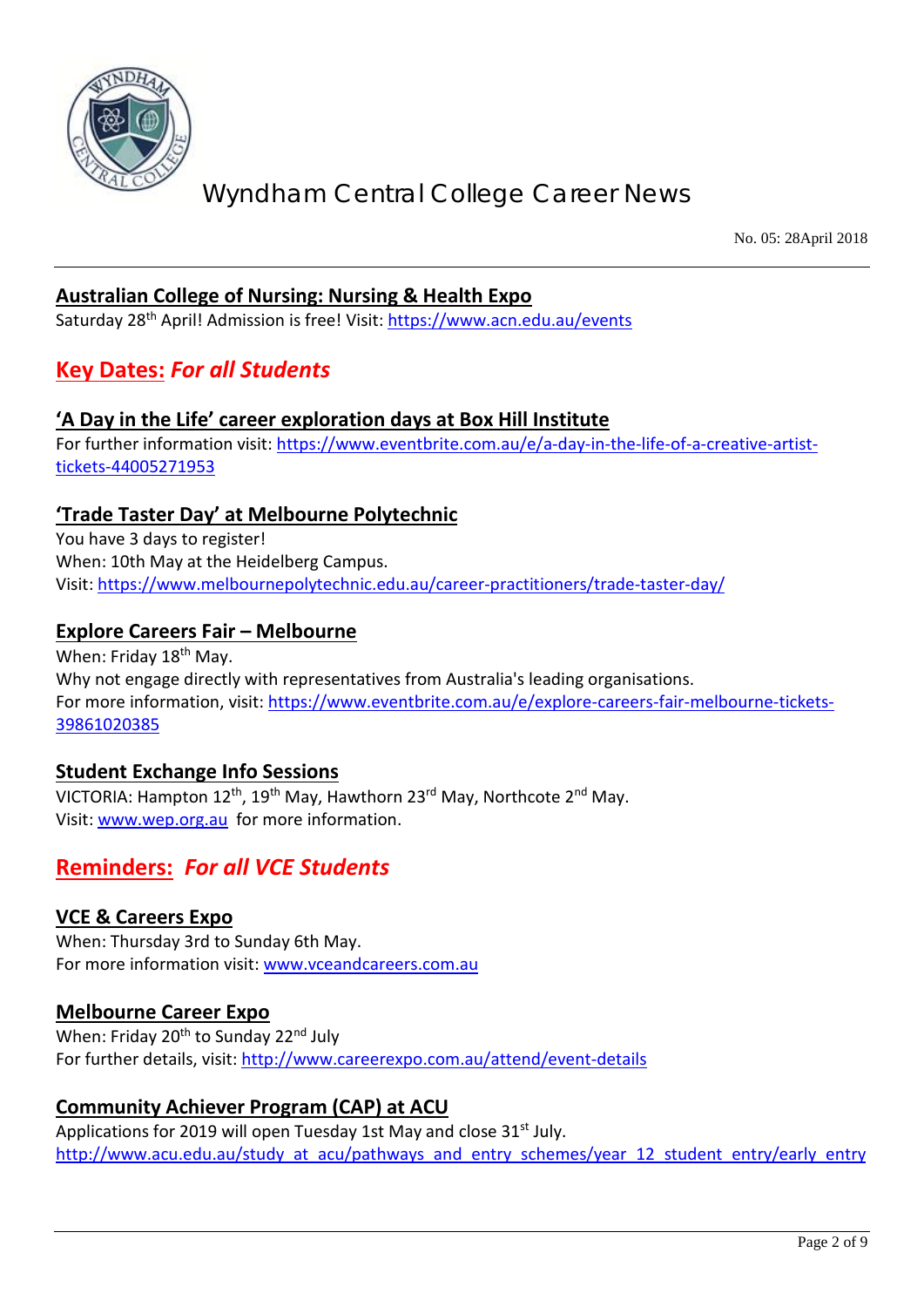

No. 05: 28April 2018

#### **For Medicine & Health Science Students**

UMAT Registrations close Friday 1 June at 5pm. Test is Wed 25 July 2018.For further information visit [http://umat.acer.edu.au](http://umat.acer.edu.au/)

## **News & Updates**

#### **Monash University**

Get the inside story at the 'Inside Monash' seminar series. It will help you gain some insight on what it's really like to study at Monash.

You'll hear from a current student, a past student and an academic. It's the best ninety minutes you could spend researching your course at Monash.

What's coming up in May:

8th - Arts, Criminology and Global Studies, Pharmacy and Pharmaceutical Sciences.

9th - Public Health and Health Science.

10th - Advanced Science - Global Challenges and Research.

16th - Biomedical Science, Radiography, Radiation Science and Nutrition.

17th - Education and Information Technology.

For more information and to register visit: <https://www.monash.edu/inside-monash>

### **Tech Games Fest returns to Chisholm**

If you are interested in popular culture, games development, game tournaments, cosplay, robotics, ICT, app's, card games, networking, hardware and much more - this event is for you!

'New Game Plus' will be hosting the stage this year and streaming live. There will be new companies, new activities, lots of tournaments and hands on experiences.

To register for event work experience or to attend go to:<https://www.chisholm.edu.au/tgf> You can also follow the Facebook page:<https://www.facebook.com/TGFTechGamesFest>

### **Scholarship Opportunities for Athletes**

Scholarships can reward high achievers, encourage diversity and support the disadvantaged.

Each year La Trobe University offers a diverse range of scholarships with a combined value in excess of 3 million dollars.

Recently, Latrobe announced a range of scholarships for new and existing students involved with the La Trobe Elite Athlete Program (LEAP). Over 30 new athletes, who compete in sports ranging from athletics and swimming, to aerial skiing, will all receive a range of benefits such as academic support and access to funding as part of their membership to the program.

To learn more why not visit:<https://www.latrobe.edu.au/sport/elite-athlete>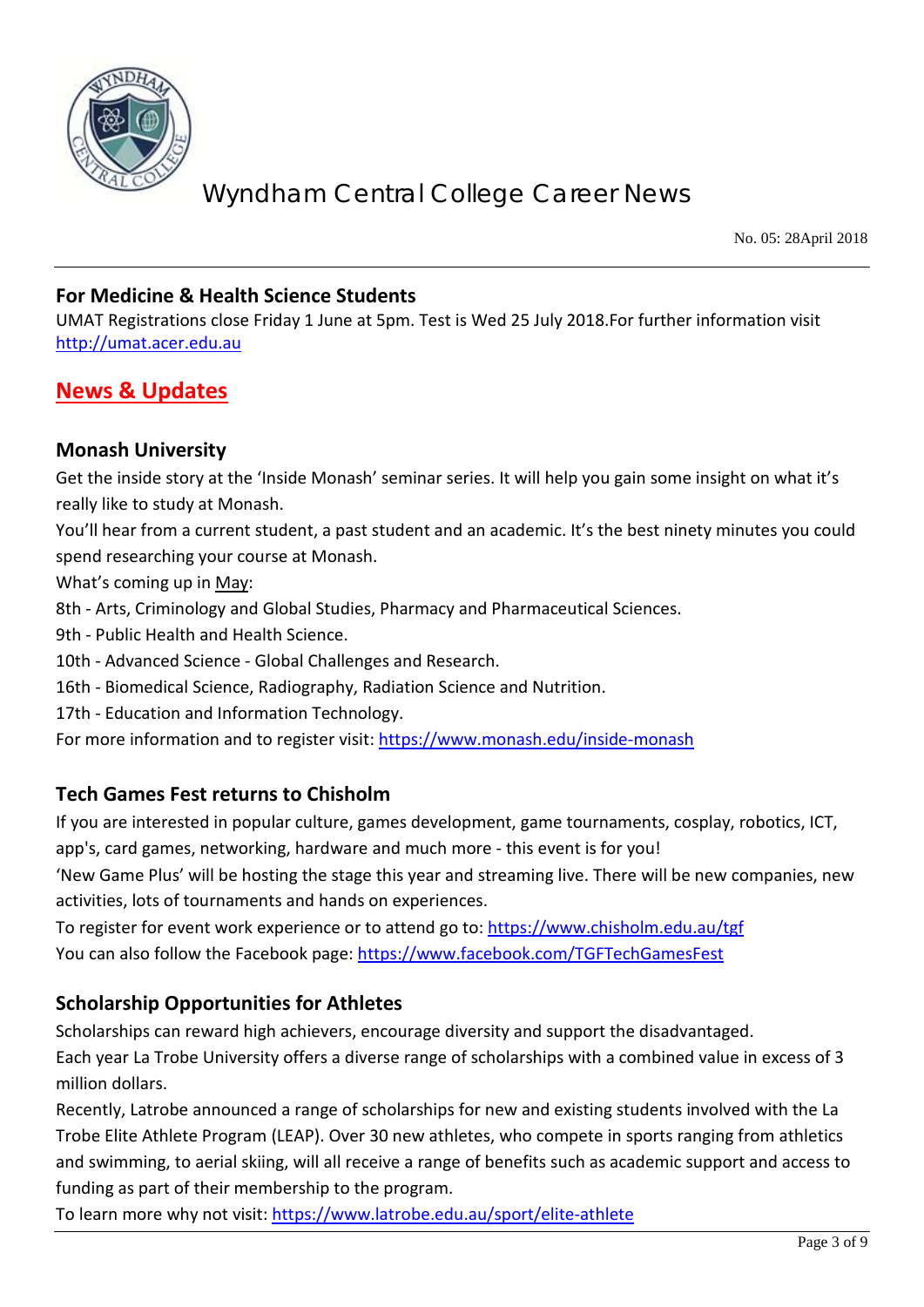

## **Federation University**

It is important to note that the 'Experience Days' dates at Federation University Berwick campus have changed to the following schedule:

- Business 3rd May
- Arts/Psychology 10th May
- Nursing 7th June
- Science 14th June
- IT & Engineering 14th June.

Spaces are limited, to enquire phone: 1800 FED UNI (1800 333 864)

#### **Nursing at Swinburne**

Swinburne University have warmly welcomed students in their new Bachelor of Nursing degree this year. Students completing their Bachelor of Nursing or Diploma of Nursing have access to brand new, state-ofthe-art nursing laboratories at both the Hawthorn and Wantirna campuses.

The Bachelor of Nursing has been accredited by the Australian Nursing and Midwifery Accreditation Council and is listed as an approved program of study on the Australian Health Practitioner Regulation Agency (AHPRA) website. A great option to add to the list if nursing is your chosen pathway.

# **Helpful Apps for VCE Students**

### **Access Education**

Access Education is a really handy platform for VCE students and teachers, providing a range of tools including revision lectures, exam questions and papers specific to chosen subjects. Access Education have developed a new and exciting app which gamifies education and makes VCE revision fun! You can compete with your friends and earn rewards while revising wherever you are. If you choose to subscribe, approximately 150 questions will be sent directly to your device on a daily basis throughout terms 2 and 3. You will be reassured to know that each question has been prepared to correspond with where you should be at in the current study design for each subject. Check it out!

<http://www.accesseducation.com.au/promo/browse?promo=Quitch>

## **Study Score Calculator**

Study Score Calculator is an app designed by students for students and is a guide to help you determine your final study score for your VCE subjects and required exam score, essentially to help you establish your desired study store.

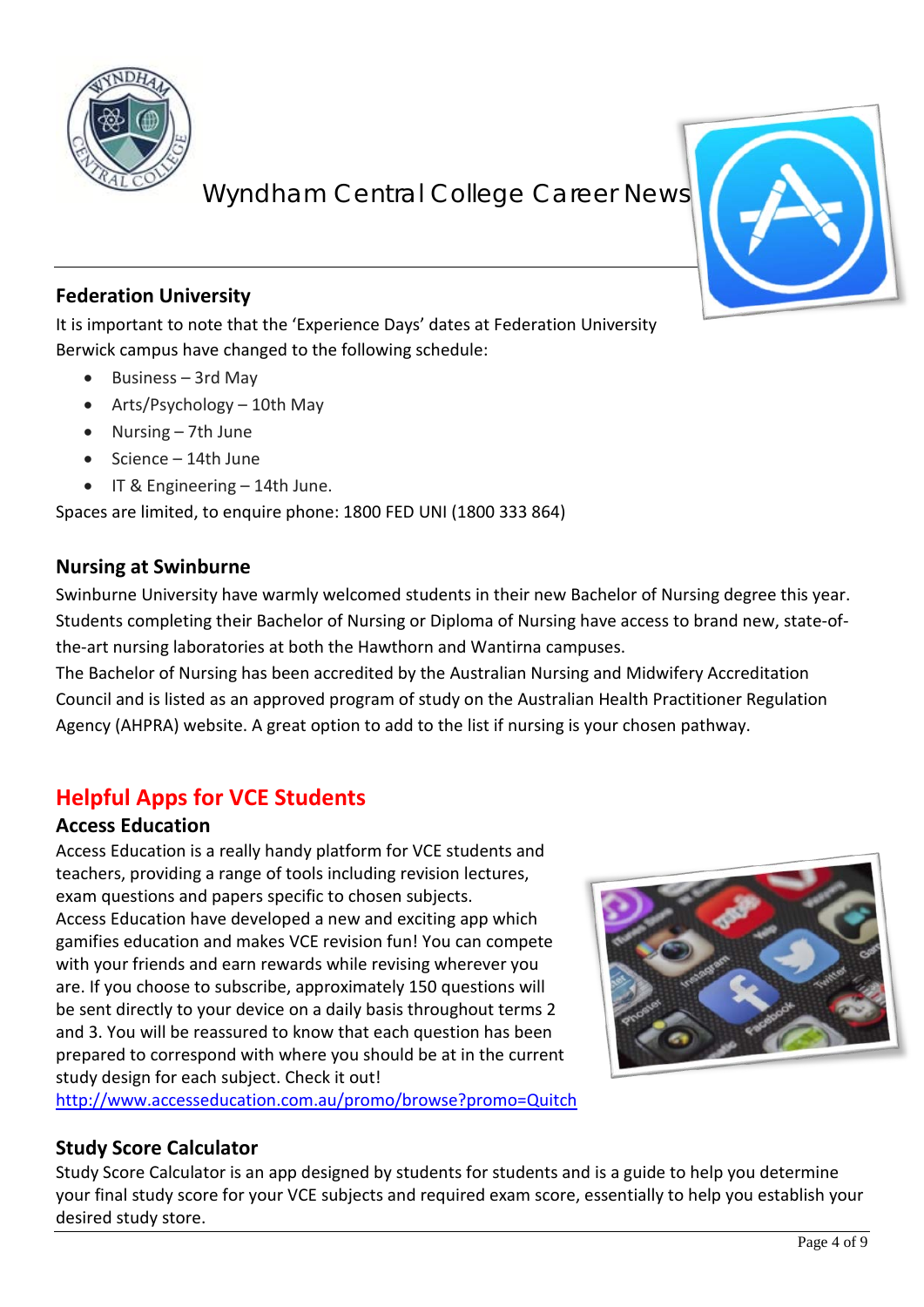

No. 05: 28April 2018

All you need to do is simply choose your subject, enter the score (%) you achieved for each of your graded assessments and what you predict to get in the exam, and the app will calculate the range your study score



is most likely to fall between. Alternatively, input the study score you hope to get and the app will calculate what you need on the exam to get that score. This one is free so jump on board and visit: [https://itunes.apple.com/au/app/study-score](https://itunes.apple.com/au/app/study-score-calculator/id1282878794?mt=8)[calculator/id1282878794?mt=8](https://itunes.apple.com/au/app/study-score-calculator/id1282878794?mt=8)

## **Top 5 Resume Tips**

With the average recruiter spending only six seconds reviewing a resume before shortlisting, it is important to get it right. Here are some important hints to help you stand out from the crowd:

#### **1. Focus on your achievements**

Experts say that resumes that are achievement-focused helps employers identify how you have been successful in your previous roles. Not specifically awards and bonuses, rather the ways in which you have made a difference to the business. Highlight achievements like having received excellent customer feedback on an ongoing basis which led to increased responsibility within the business.

#### **2. Speak the same language**

It is important to match the language used in your resume to the language in the job advertisement. It signals you will be the right cultural fit for the organisation and that you will adapt quickly to working in their particular work environment. As an example, if the organisation refers to 'clients' in their job ad, do the same and don't refer to them as 'customers'.

#### **3. Only include relevant roles**

A common mistake job seekers make is to list every job they've ever done on their resume. A resume should highlight the roles, projects and experiences that are most relevant to the position you're applying for. Definitely consider removing any information that is not relevant to the job!

#### **4. Spend time on the look of your resume**

Recruiters appreciate resumes that are visually enticing. Your potential employer will be more likely to readily engage with one page of compelling content that is communicated in a visually interesting manner. Include a well laid out summary page with plenty of white space that highlights your profile, experience, education and key career achievements.

#### **5. Respond specifically to the key selection criteria**

Each role has key selection criteria which is crucial for you to refer to in your application. You may think that you only need to address these criteria in your cover letter, but recruitment experts explain that your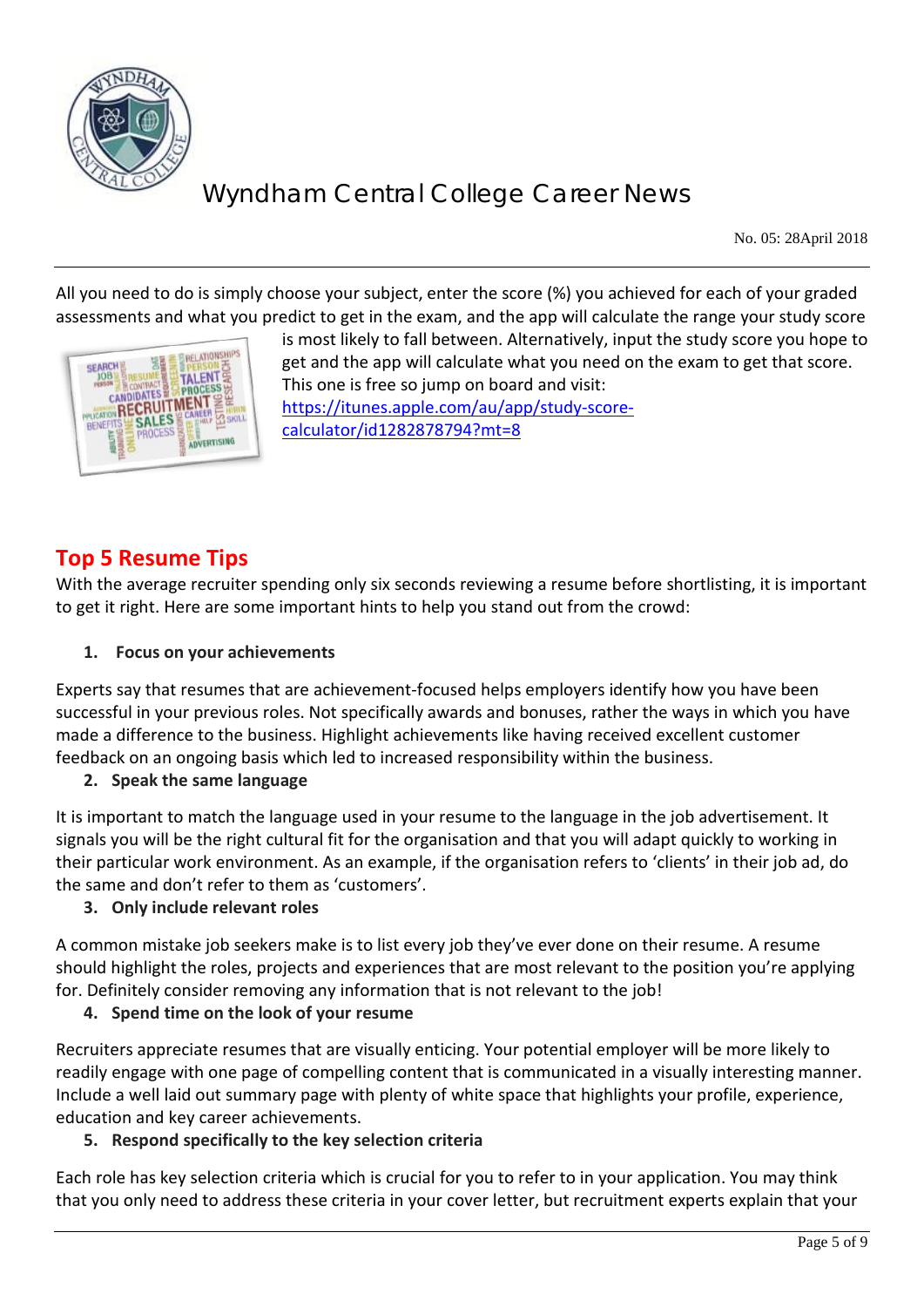

No. 05: 28April 2018

resume provides the perfect opportunity to do this. If your resume responds to the selection criteria, then you're likely to remain in the selection process.

It's always helpful to have someone proof read your final resume too. Not only for grammar, but to gain feedback on presentation and your overall job application. If you're not sure who to ask, perhaps make an appointment with a teacher or careers advisor!

Lastly, with 546 million\* users of LinkedIn, it is worth considering creating a LinkedIn profile. LinkedIn is the world's largest online professional network connecting professionals to employers. Once you have produced a resume you are satisfied with, visit the LinkedIn website and follow all the prompts to get set up. For more information visit:<https://www.linkedin.com/>

# **Industry Focus – Health Osteopathy & Physiotherapy**

**Osteopaths** diagnose, treat and provide preventative advice about disorders that affect the body's musculoskeletal system, using manual techniques to alleviate stresses and dysfunction to improve the body's overall function.

Tasks Osteopaths perform include the following:

- Diagnosing patients' complaints using case histories, physical examinations, observation of patients' body structure and mobility, medical imaging and laboratory tests
- Treat biomechanical complaints (including backache, general joint problems, sports injuries), some breathing problems (such as asthma) and a wide range of medical complaints (headache for example)
- Treat patients using a variety of manual techniques, such as soft tissue stretching, muscle relaxation, gentle mobilization or manipulation
- Treat children for the after-effects of birth trauma and childhood accidents
- Devise exercise and nutritional programmes. Osteopaths work in association with medical practitioners, surgeons, midwives, physiotherapists, podiatrists and a range of complementary and alternative medical practitioners.

To consider this pathway, it is helpful to be independent and highly motivated, interested in health science and human anatomy, have good hand-eye co-ordination skills and be interested in people and their health.

To become qualified, you usually have to complete a bachelor degree in clinical sciences at university with a major in osteopathic studies, followed by a postgraduate qualification in osteopathy. Alternatively, you can complete a double degree in health science and applied science (osteopathy).

To gain entry into these degree courses, you will need to achieve the following ATAR and prerequisites. The following table provides a list of bachelor degree's available in Victoria: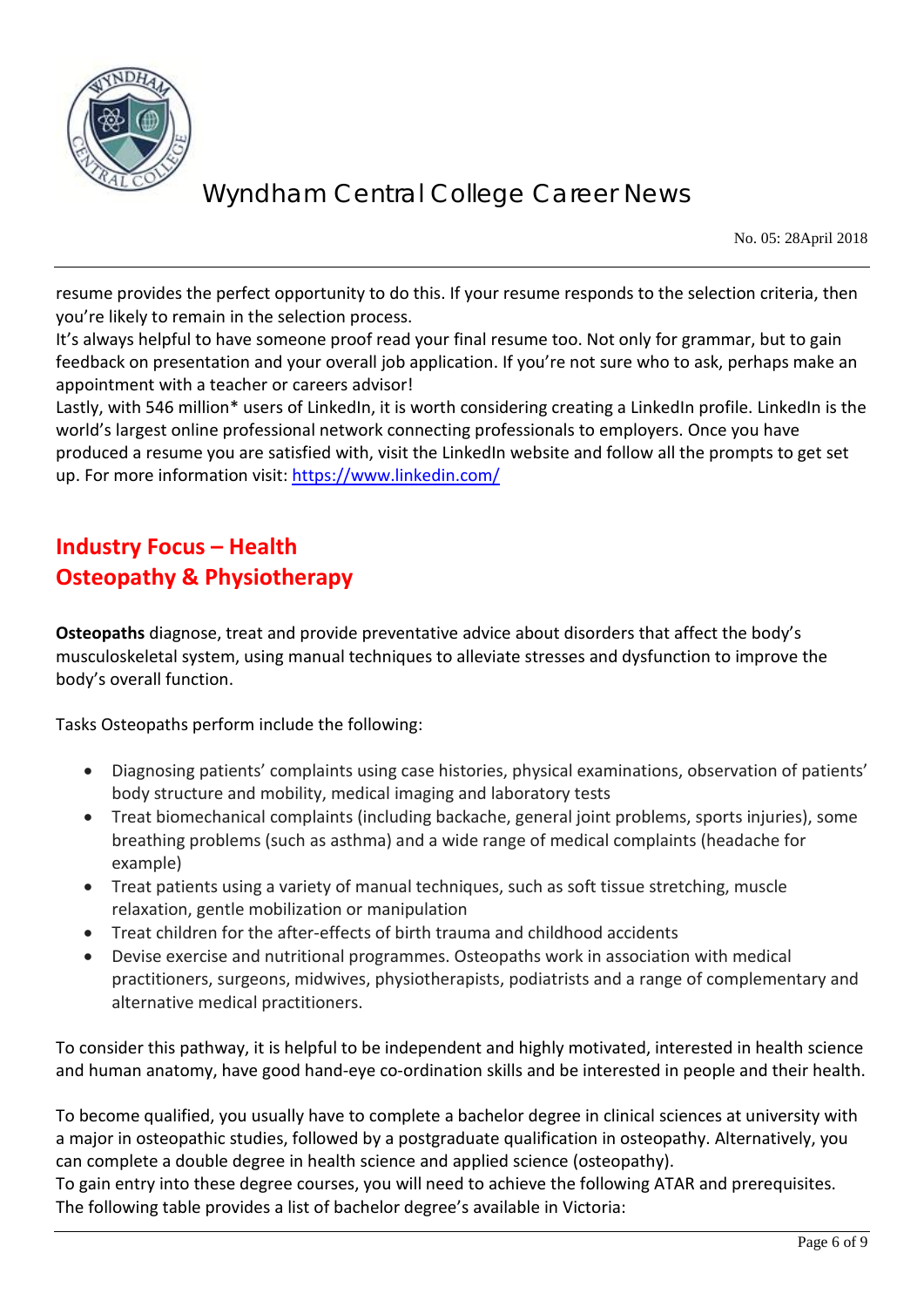

No. 05: 28April 2018

| <b>University</b>                                                  | <b>Course</b>                                                                                                                                                                                                           |
|--------------------------------------------------------------------|-------------------------------------------------------------------------------------------------------------------------------------------------------------------------------------------------------------------------|
| <b>Victoria University</b>                                         | <b>Health and Biomedicine (Chancellor's Scholarship)</b>                                                                                                                                                                |
| (City Flinders, Footscray Nicholson, Footscray<br>Park, St Albans) | Biomedical Science, Psychology and Science majoring<br>in Osteopathy.<br>3 years' minimum duration<br>Prerequisites: English and one of Biology or Chemistry;<br>and one of Maths Methods or Physics<br><b>ATAR: 90</b> |
| <b>Victoria University</b>                                         | Bachelor of Science (Osteopathy): 3 years' minimum                                                                                                                                                                      |
| (City Flinders)                                                    | duration                                                                                                                                                                                                                |
|                                                                    | Prerequisites: English and one of Biology or Chemistry;                                                                                                                                                                 |
|                                                                    | and one of Maths Methods or Physics                                                                                                                                                                                     |
|                                                                    | ATAR: 64.10                                                                                                                                                                                                             |
| <b>RMIT University</b>                                             | <b>Bachelor of Health Science/Bachelor of Applied</b>                                                                                                                                                                   |
| (Bundoora)                                                         | Science (Osteopathy):                                                                                                                                                                                                   |
|                                                                    | 5 years' minimum duration (double degree)                                                                                                                                                                               |
|                                                                    | Prerequisites: English                                                                                                                                                                                                  |
|                                                                    | ATAR: 63.15                                                                                                                                                                                                             |

**Physiotherapists** assess, diagnose, treat and prevent disorders in human movement caused by injury and disease.

Physiotherapists may perform the following tasks:

- Assess the physical condition of patients to diagnose problems and plan appropriate treatment
- Use a range of techniques to strengthen and stretch muscles and joints to improve patient mobility (such as massage, hydrotherapy, breathing and relaxation techniques)
- Perform spinal and peripheral joint mobilisation and manipulation
- Use equipment such as heat packs, ice packs, exercise equipment, ultrasound and electrotherapy to ease pain, reduce swelling and improve range of movement
- Retrain patients to walk or teach them to use devices such as walking frames, splints, crutches and wheelchairs
- Educate patients, their families and the community to prevent injury and disability and to lead healthy lifestyles
- Plan and implement community fitness programmes
- Maintain patient records.

Further into your career, physiotherapists can choose to practice in specific areas such as muscle and skeletal conditions, women's health, aged care, OH&S, sports injuries, administration, education or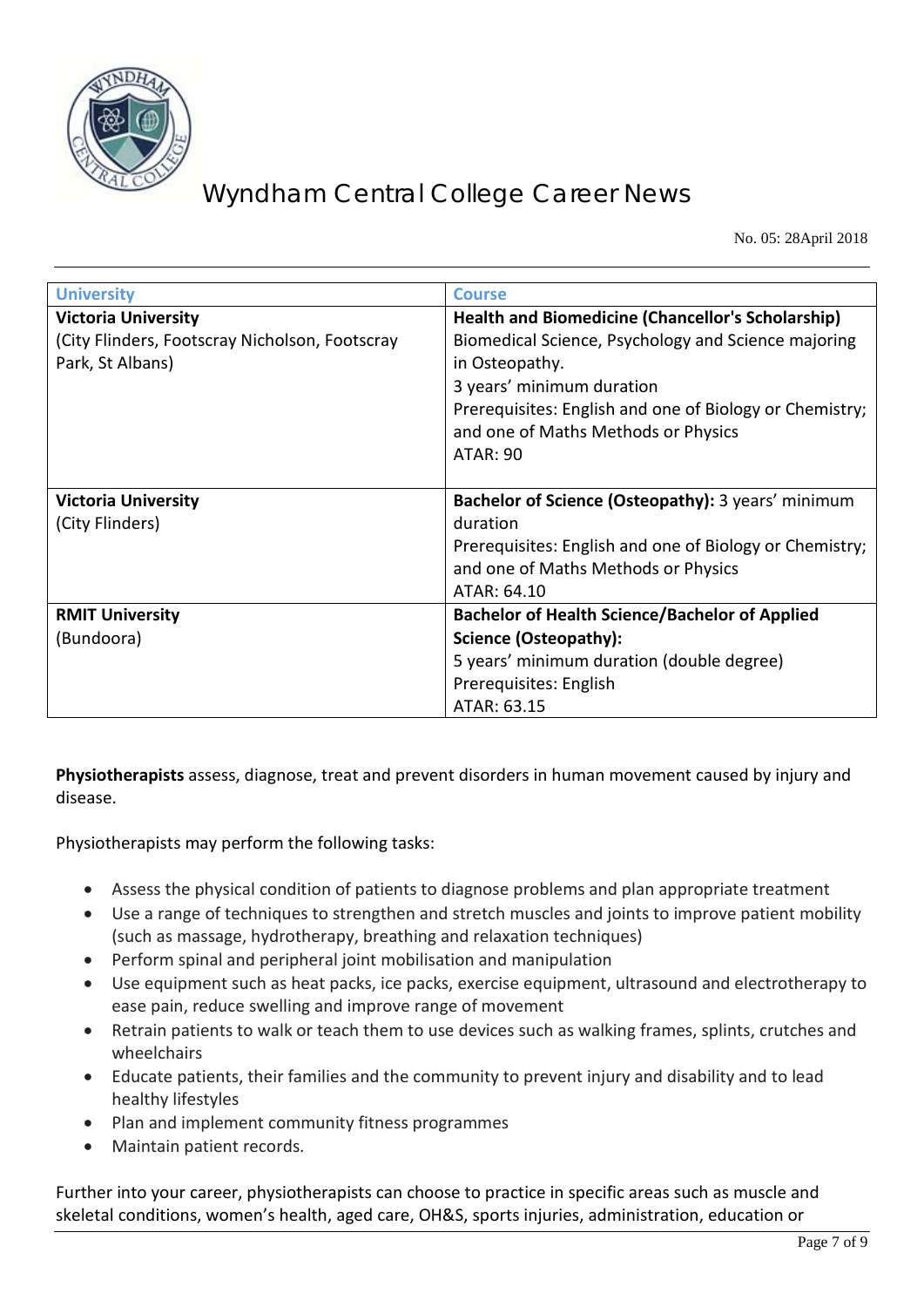

No. 05: 28April 2018

research. Work can vary from operating independently or in settings such as private practice, part of a healthcare team or as an industry consultant.

Similar to Osteopath's you will need to have a genuine interest in people and their health as well as having patience, problem-solving skills and good communication skills. It is also important to be able to cope with the physical demands of the job.

To become a physiotherapist, you usually need to complete a degree in physiotherapy. To enter these courses you need to complete your VCE with English, mathematics, chemistry, biology, earth & environmental science and physics usually being required.

The following table provides a list of bachelor degree's available in Victoria:

| <b>University</b>                                                                   | <b>Course</b>                                                                                                                                                                                                                                                                     |
|-------------------------------------------------------------------------------------|-----------------------------------------------------------------------------------------------------------------------------------------------------------------------------------------------------------------------------------------------------------------------------------|
| La Trobe University<br>(Albury-Wodonga, Bendigo, Melbourne, Mildura,<br>Shepparton) | <b>Applied Science/Physiotherapy Practice</b><br>Bachelor of Applied Science: 2.5 years' minimum<br>duration<br>Master of Physiotherapy Practice: 1.5-year minimum<br>duration<br>Prerequisites: English and two of Biology, Chemistry,<br>Math's, P.E. or Physics<br>ATAR: 96.75 |
| <b>Australian Catholic University</b><br>(Ballarat)                                 | Bachelor of Physiotherapy: 4 years' minimum<br>duration<br>Prerequisites: English, one of Biology, Chemistry or<br><b>Physics</b><br>ATAR: 94.45                                                                                                                                  |
| <b>Charles Sturt University</b><br>(Albury-Wodonga)                                 | Bachelor of Physiotherapy: 4 years' minimum<br>duration<br>No prerequisites<br>ATAR: 92.00                                                                                                                                                                                        |
| <b>Monash University</b><br>(Peninsula)                                             | Bachelor of Physiotherapy (with Honours): 4 years'<br>minimum duration<br>Prerequisites: English, two of Biology, Chemistry,<br>Math's Methods or Physics<br>ATAR: 95.25                                                                                                          |